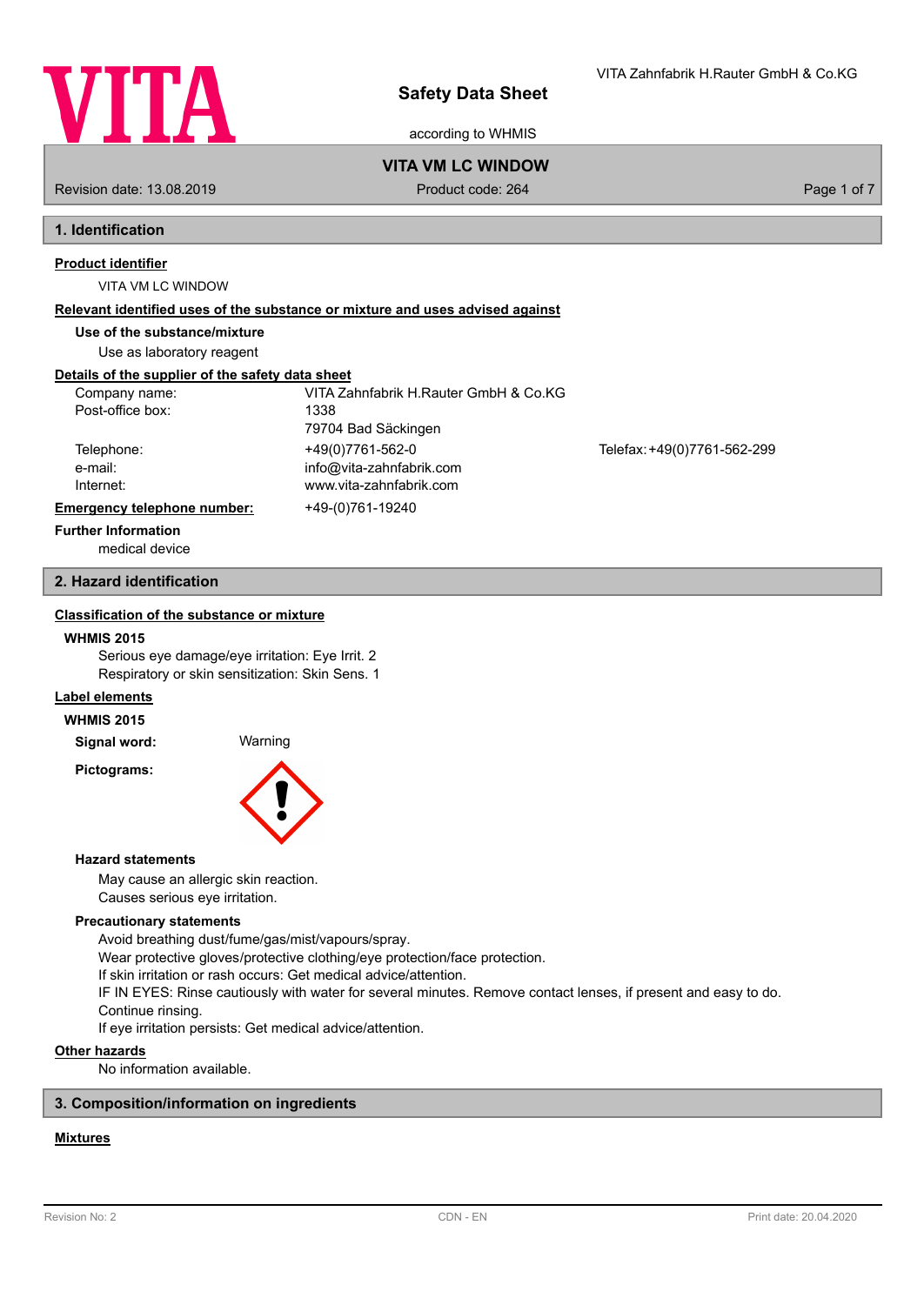

according to WHMIS

# **VITA VM LC WINDOW**

Revision date: 13.08.2019 **Product code: 264** Product code: 264 Page 2 of 7

#### **Hazardous components**

| <b>CAS No</b> | <b>I</b> Chemical name                                                                                      | Quantity          |
|---------------|-------------------------------------------------------------------------------------------------------------|-------------------|
| 72869-86-4    | 7,7,9-Trimethyl-4,13-dioxo-3,14-dioxa-5,12-diaza-hexadecan-1,16-diol-dimethacrylat (mixture of<br>lisomers) | $15 - 40\%$ (*)   |
| 94108-97-1    | Ditrimethylolpropane Tetraacrylate                                                                          | $7 - 13\%$ (*)    |
| 2867-47-2     | 2-dimethylaminoethyl methacrylate                                                                           | $0.1 - 5.1\%$ (*) |
|               |                                                                                                             |                   |

(\*) The actual concentration is withheld as a trade secret.

#### **4. First-aid measures**

#### **Description of first aid measures**

#### **After inhalation**

Provide fresh air. When in doubt or if symptoms are observed, get medical advice.

#### **After contact with skin**

After contact with skin, wash immediately with plenty of water and soap. Take off immediately all contaminated clothing and wash it before reuse. Medical treatment necessary. After contact with skin, wash immediately with plenty of water and soap.

#### **After contact with eyes**

After contact with the eyes, rinse with water with the eyelids open for a sufficient length of time, then consult an ophthalmologist immediately.

#### **After ingestion**

Rinse mouth immediately and drink plenty of water.

#### **Most important symptoms and effects, whether acute or delayed**

No information available.

#### **Indication of immediate medical attention and special treatment needed**

Treat symptomatically.

#### **5. Fire-fighting measures**

#### **Extinguishing media**

### **Suitable extinguishing media**

Co-ordinate fire-fighting measures to the fire surroundings.

#### **Specific hazards arising from the hazardous product**

Non-flammable.

### **Special protective equipment and precautions for fire-fighters**

Wear a self-contained breathing apparatus and chemical protective clothing. Full protection suit.

### **Additional information**

Suppress gases/vapours/mists with water spray jet. Collect contaminated fire extinguishing water separately. Do not allow entering drains or surface water.

### **6. Accidental release measures**

### **Personal precautions, protective equipment and emergency procedures**

Provide adequate ventilation. Do not breathe gas/fumes/vapour/spray. Avoid contact with skin, eyes and clothes. Use personal protection equipment.

## **Environmental precautions**

Do not allow to enter into surface water or drains.

### **Methods and material for containment and cleaning up**

Take up mechanically. Treat the recovered material as prescribed in the section on waste disposal.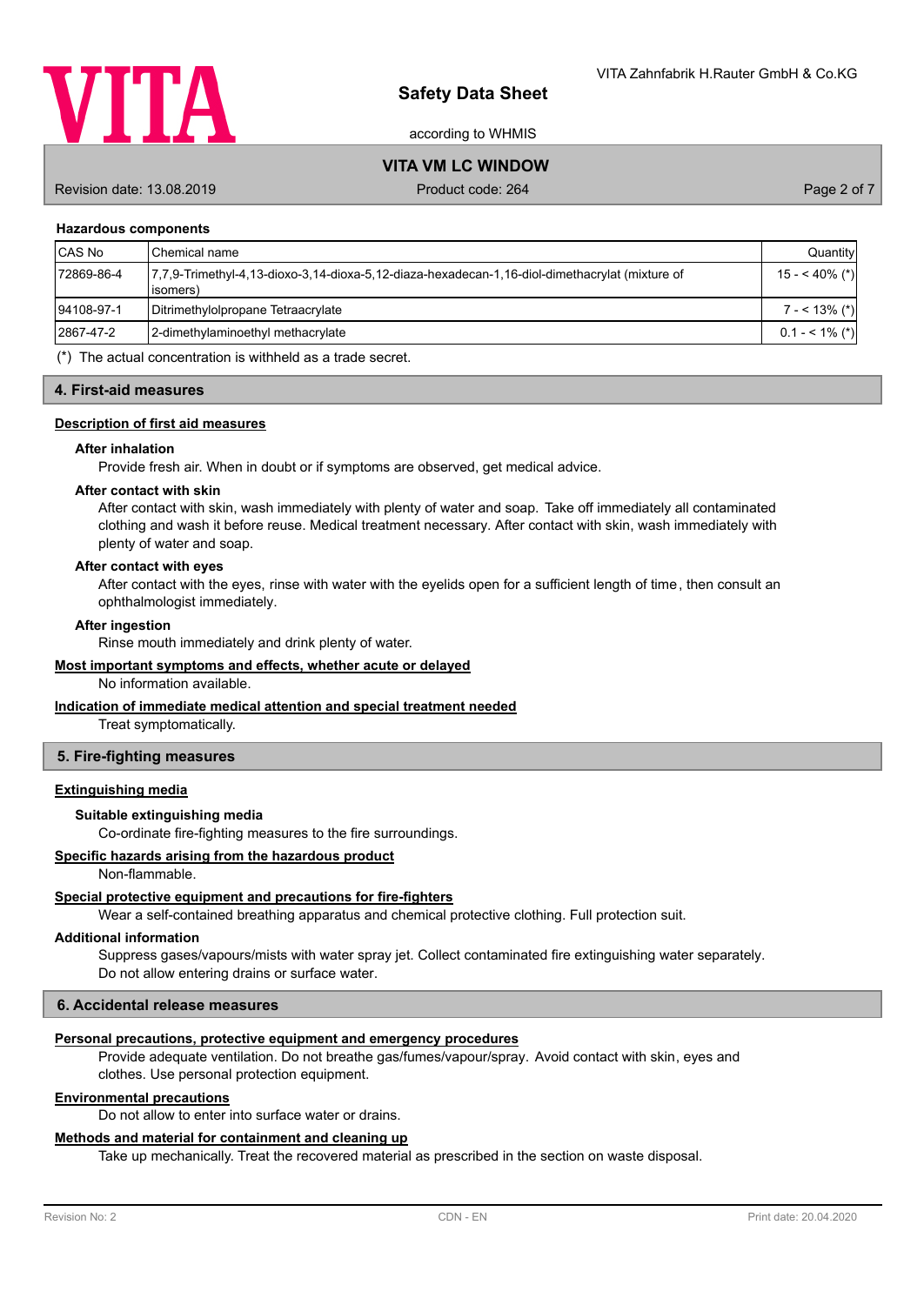

according to WHMIS

# **VITA VM LC WINDOW**

Revision date: 13.08.2019 **Product code: 264** Product code: 264 Page 3 of 7

# **Reference to other sections**

Safe handling: see section 7 Personal protection equipment: see section 8 Disposal: see section 13

### **7. Handling and storage**

#### **Precautions for safe handling**

#### **Advice on safe handling**

No special measures are necessary.

#### **Advice on protection against fire and explosion**

No special fire protection measures are necessary.

#### **Conditions for safe storage, including any incompatibilities**

### Keep container tightly closed. **Requirements for storage rooms and vessels**

#### **Hints on joint storage**

No special measures are necessary.

### **8. Exposure controls/Personal protection**

### **Control parameters**

#### **Exposure controls**





#### **Protective and hygiene measures**

Remove contaminated, saturated clothing immediately. Draw up and observe skin protection programme. Wash hands and face before breaks and after work and take a shower if necessary . When using do not eat, drink, smoke, sniff.

#### **Eye/face protection**

Suitable eye protection: goggles.

#### **Hand protection**

When handling with chemical substances, protective gloves must be worn with the CE-label including the four control digits. The quality of the protective gloves resistant to chemicals must be chosen as a function of the specific working place concentration and quantity of hazardous substances. For special purposes, it is recommended to check the resistance to chemicals of the protective gloves mentioned above together with the supplier of these gloves. Recommended glove articles Dermatril P Breakthrough time (maximum wearing time) 30 min NBR (Nitrile rubber)

#### **Skin protection**

Use of protective clothing.

#### **Respiratory protection**

In case of inadequate ventilation wear respiratory protection. Provide adequate ventilation as well as local exhaustion at critical locations. Technical ventilation of workplace

### **9. Physical and chemical properties**

#### **Information on basic physical and chemical properties**

Physical state: Colour: Odour: characteristic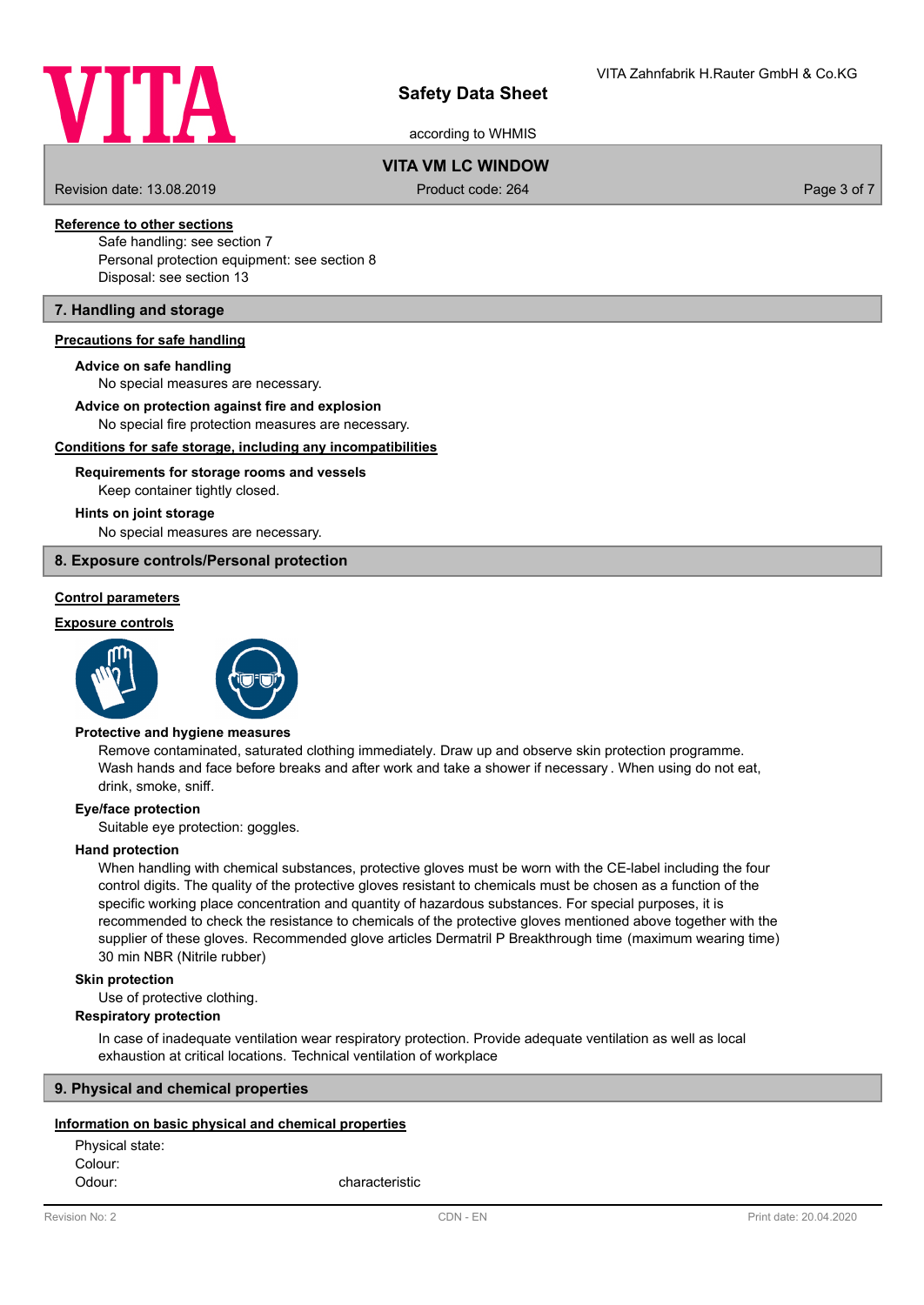

according to WHMIS

| <b>VITA VM LC WINDOW</b>                                      |                   |             |  |
|---------------------------------------------------------------|-------------------|-------------|--|
| Revision date: 13.08.2019                                     | Product code: 264 | Page 4 of 7 |  |
| pH-Value:                                                     | not determined    |             |  |
| Changes in the physical state                                 |                   |             |  |
| Melting point:                                                | not determined    |             |  |
| Initial boiling point and boiling range:                      | 251 °C            |             |  |
| Flash point:                                                  | $>250$ °C         |             |  |
| <b>Flammability</b>                                           |                   |             |  |
| Solid:                                                        | not determined    |             |  |
| Gas:                                                          | not applicable    |             |  |
| <b>Explosive properties</b><br>The product is not: Explosive. |                   |             |  |
| Lower explosive limits:                                       | not determined    |             |  |
| Upper explosive limits:                                       | not determined    |             |  |
| <b>Auto-ignition temperature</b>                              |                   |             |  |
| Solid:                                                        | not determined    |             |  |
| Gas:                                                          | not applicable    |             |  |
| Decomposition temperature:                                    | not determined    |             |  |
| <b>Oxidizing properties</b><br>Not oxidising.                 |                   |             |  |
| Vapour pressure:<br>(at 50 $^{\circ}$ C)                      | <=1100 hPa        |             |  |
| Density:                                                      | not determined    |             |  |
| Water solubility:                                             | <b>No</b>         |             |  |
| Solubility in other solvents<br>not determined                |                   |             |  |
| Partition coefficient:                                        | not determined    |             |  |
| Vapour density:                                               | not determined    |             |  |
| Evaporation rate:                                             | not determined    |             |  |
| Other information                                             |                   |             |  |
| Solid content:                                                | 98,5%             |             |  |
| 10. Stability and reactivity                                  |                   |             |  |

**Reactivity**

No hazardous reaction when handled and stored according to provisions.

### **Chemical stability**

The product is stable under storage at normal ambient temperatures.

### **Possibility of hazardous reactions**

No known hazardous reactions.

### **Conditions to avoid**

none

#### **Incompatible materials**

No information available.

### **Hazardous decomposition products**

No known hazardous decomposition products.

### **11. Toxicological information**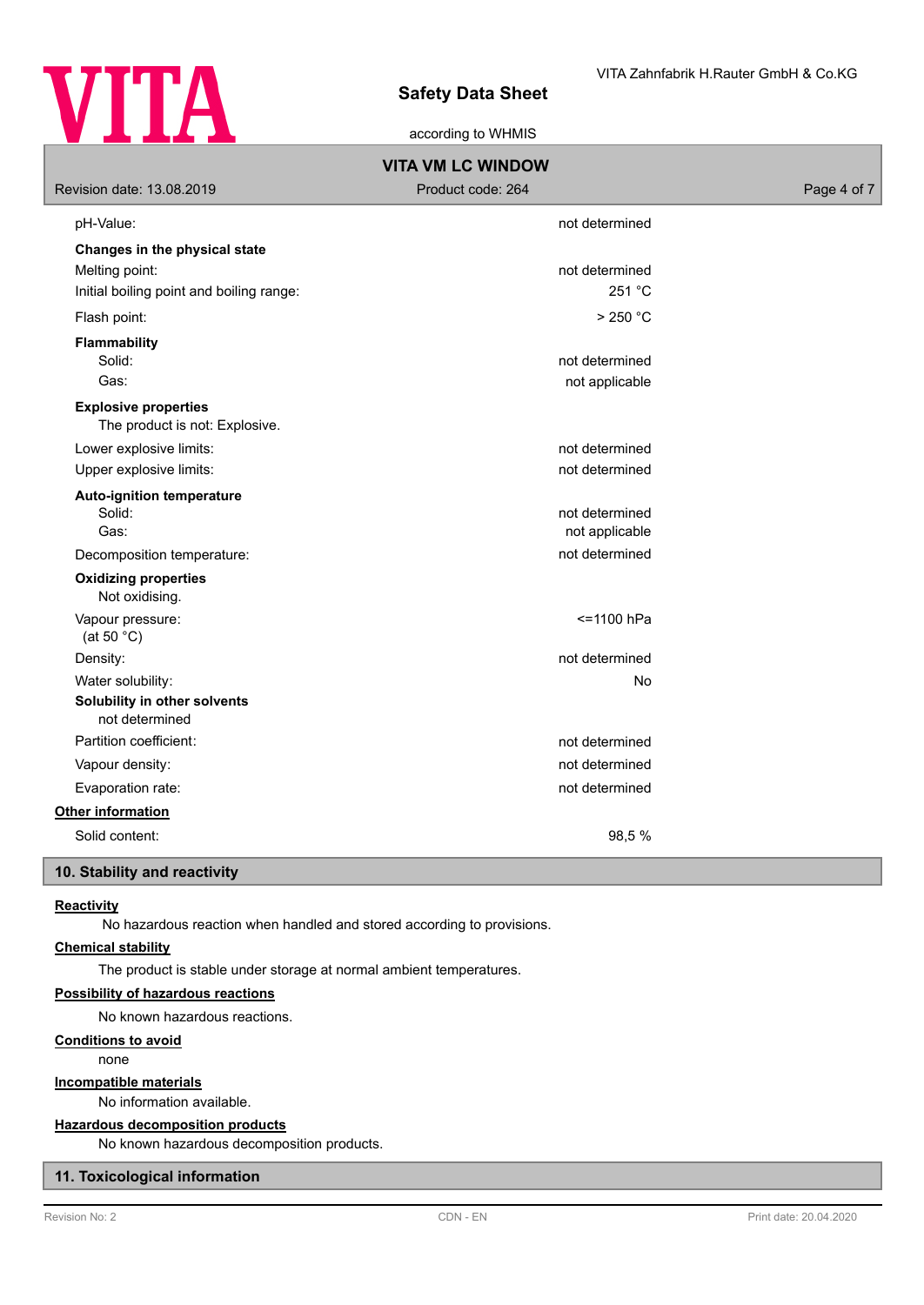

according to WHMIS

# **VITA VM LC WINDOW**

Revision date: 13.08.2019 **Product code: 264** Product code: 264 Page 5 of 7

### **Information on toxicological effects**

### **Acute toxicity**

Based on available data, the classification criteria are not met.

| <b>CAS No</b> | <b>I</b> Chemical name            |                             |                |                 |        |
|---------------|-----------------------------------|-----------------------------|----------------|-----------------|--------|
|               | Route of exposure                 | <b>I</b> Dose               | <b>Species</b> | <b>I</b> Source | Method |
| 2867-47-2     | 2-dimethylaminoethyl methacrylate |                             |                |                 |        |
|               | oral                              | 500<br><b>ATE</b><br>mg/kg  |                |                 |        |
|               | dermal                            | <b>ATE</b><br>1100<br>mg/kg |                |                 |        |

#### **Irritation and corrosivity**

Causes serious eye irritation.

Skin corrosion/irritation: Based on available data, the classification criteria are not met.

#### **Sensitizing effects**

May cause an allergic skin reaction.

(7,7,9-Trimethyl-4,13-dioxo-3,14-dioxa-5,12-diaza-hexadecan-1,16-diol-dimethacrylat (mixture of isomers); 2-dimethylaminoethyl methacrylate)

#### **Carcinogenic/mutagenic/toxic effects for reproduction**

Based on available data, the classification criteria are not met.

#### **STOT-single exposure**

Based on available data, the classification criteria are not met.

#### **STOT-repeated exposure**

Based on available data, the classification criteria are not met.

### **Aspiration hazard**

Based on available data, the classification criteria are not met.

#### **Additional information on tests**

The mixture is classified as hazardous according to regulation (EC) No 1272/2008 [CLP].

### **12. Ecological information**

### **Ecotoxicity**

Harmful to aquatic life with long lasting effects.

### **Persistence and degradability**

The product has not been tested.

#### **Bioaccumulative potential**

The product has not been tested.

#### **Mobility in soil**

The product has not been tested.

### **Other adverse effects**

**Further information**

No information available.

### Do not allow to enter into surface water or drains. Do not allow to enter into soil/subsoil.

### **13. Disposal considerations**

### **Waste treatment methods**

#### **Disposal recommendations**

Do not allow to enter into surface water or drains. Do not allow to enter into soil/subsoil. Dispose of waste according to applicable legislation.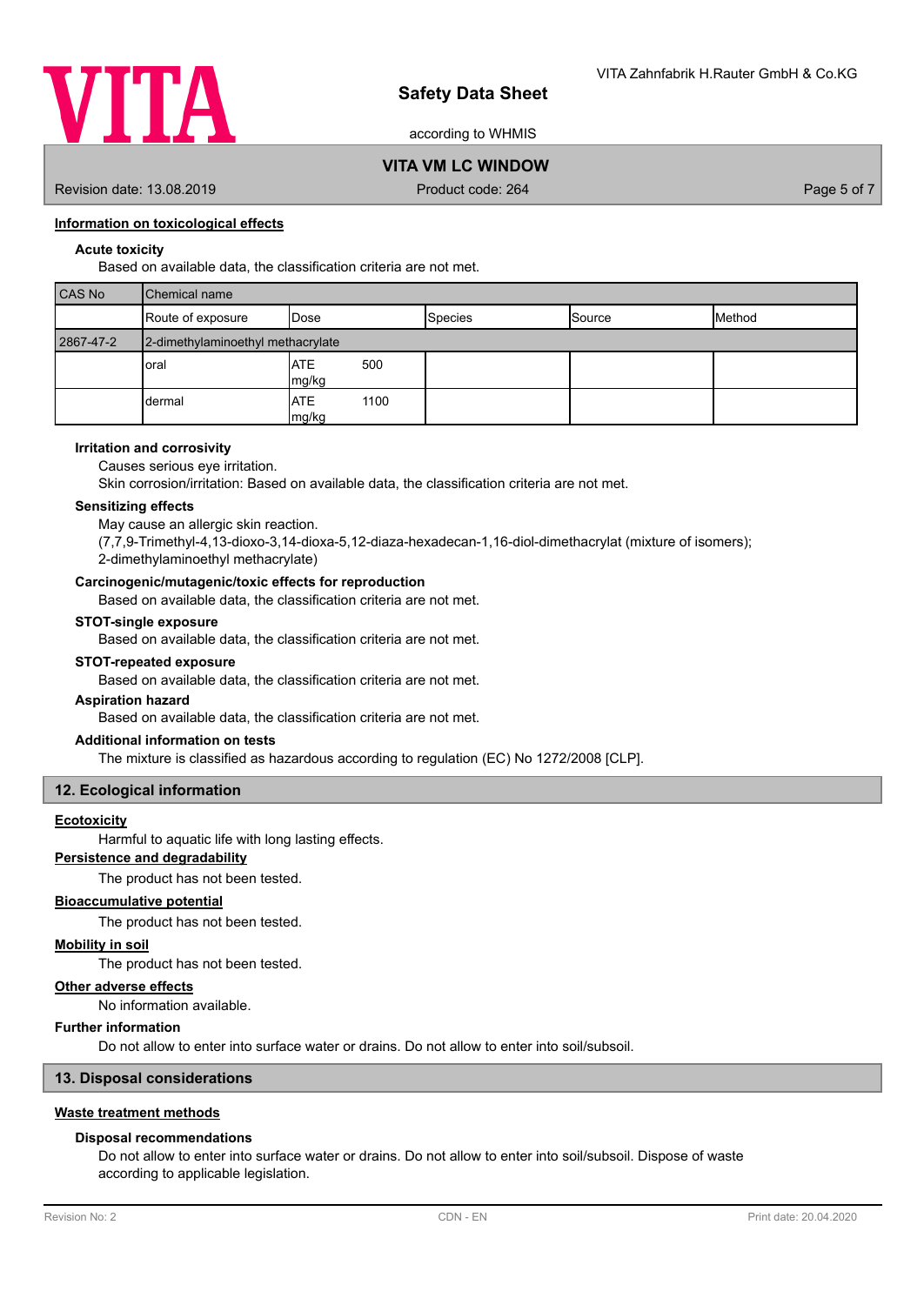

according to WHMIS

**VITA VM LC WINDOW**

Revision date: 13.08.2019 **Product code: 264** Product code: 264 Page 6 of 7

### **Contaminated packaging**

 Handle contaminated packages in the same way as the substance itself. Waste codes/waste designations according to EWC/AVV

### **14. Transport information**

#### **Marine transport (IMDG)**

| UN number:                       | No dangerous good in sense of this transport regulation. |
|----------------------------------|----------------------------------------------------------|
| United Nations proper shipping   | No dangerous good in sense of this transport regulation. |
| name:                            |                                                          |
| Transport hazard class(es):      | No dangerous good in sense of this transport regulation. |
| Packing group:                   | No dangerous good in sense of this transport regulation. |
| Air transport (ICAO-TI/IATA-DGR) |                                                          |
| UN number:                       | No dangerous good in sense of this transport regulation. |
| United Nations proper shipping   | No dangerous good in sense of this transport regulation. |
| name:                            |                                                          |
| Transport hazard class(es):      | No dangerous good in sense of this transport regulation. |
| Packing group:                   | No dangerous good in sense of this transport regulation. |
| <b>Environmental hazards</b>     |                                                          |
| ENVIRONMENTALLY HAZARDOUS:       | no                                                       |

### **15. Regulatory information**

### **Canadian regulations**

### **16. Other information**

#### **Abbreviations and acronyms**

ADR: Accord européen sur le transport des marchandises dangereuses par Route (European Agreement concerning the International Carriage of Dangerous Goods by Road ) IMDG: International Maritime Code for Dangerous Goods IATA: International Air Transport Association GHS: Globally Harmonized System of Classification and Labelling of Chemicals EINECS: European Inventory of Existing Commercial Chemical Substances ELINCS: European List of Notified Chemical Substances CAS: Chemical Abstracts Service LC50: Lethal concentration, 50% LD50: Lethal dose, 50% CLP: Classification, labelling and Packaging REACH: Registration, Evaluation and Authorization of Chemicals GHS: Globally Harmonised System of Classification, Labelling and Packaging of Chemicals UN: United Nations DNEL: Derived No Effect Level DMEL: Derived Minimal Effect Level PNEC: Predicted No Effect Concentration ATE: Acute toxicity estimate LL50: Lethal loading, 50% EL50: Effect loading, 50% EC50: Effective Concentration 50% ErC50: Effective Concentration 50%, growth rate NOEC: No Observed Effect Concentration BCF: Bio-concentration factor PBT: persistent, bioaccumulative, toxic